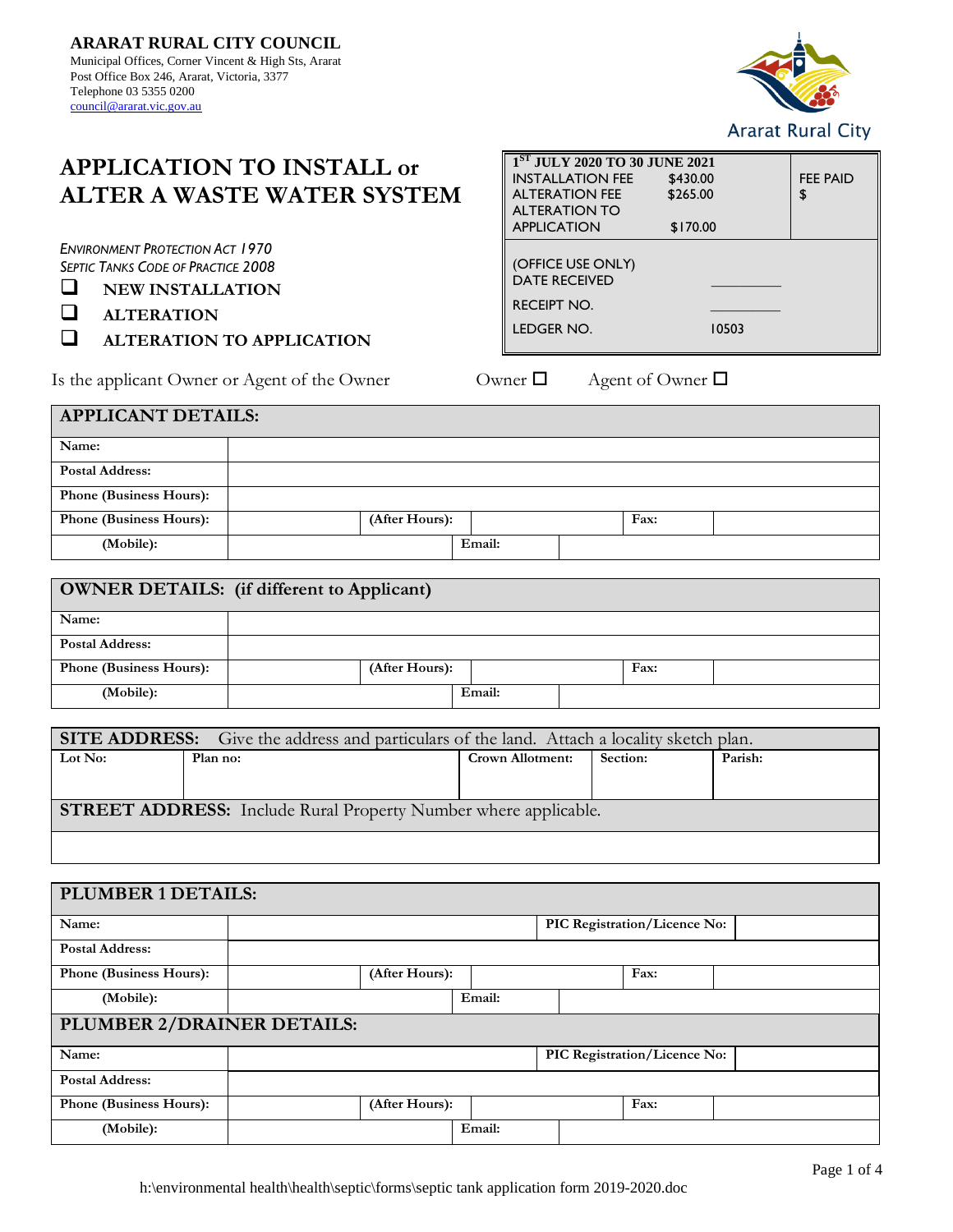| PRIVATE BUILDING SURVEYOR: (FILL IN ONLY IF COPY OF PERMIT REQUIRED)                               |  |                |        |                             |      |  |
|----------------------------------------------------------------------------------------------------|--|----------------|--------|-----------------------------|------|--|
| Name:                                                                                              |  |                |        | <b>VBA Registration No:</b> |      |  |
| <b>Postal Address:</b>                                                                             |  |                |        |                             |      |  |
| Phone (Business Hours):                                                                            |  | (After Hours): |        |                             | Fax: |  |
| (Mobile):                                                                                          |  |                | Email: |                             |      |  |
| <b>BUILDING DETAILS:</b>                                                                           |  |                |        |                             |      |  |
| Type of Building: House $\Box$ , Factory $\Box$ , Office $\Box$ Shop $\Box$ Other $\Box$           |  |                |        |                             |      |  |
| Number of Bedrooms (including studies): _______                                                    |  |                |        |                             |      |  |
| Number of people expected to use the system per day:                                               |  |                |        |                             |      |  |
| Number of fixtures: toilets __, Spa __, Baths __, Showers __, Sinks __, Troughs __, Dishwasher __. |  |                |        |                             |      |  |
| Water Supply: On-site roof water tank supply $\Box$ , Reticulated water supply $\Box$ .            |  |                |        |                             |      |  |
| WELS-rated water reduction fixtures and fittings (Water Efficiency Labeling & Standards)           |  |                |        |                             |      |  |

| <b>SYSTEM DETAILS:</b>       |                                                           |                                       |                                                  |                         |                                                  |  |  |
|------------------------------|-----------------------------------------------------------|---------------------------------------|--------------------------------------------------|-------------------------|--------------------------------------------------|--|--|
| Primary<br>Treatment:        | Concrete $\Box$<br>$\sqcup$<br>Plastic<br>ப<br>Worm       | Primary tank<br>capacity<br>(Litres): | <b>LTS</b>                                       | Secondary<br>treatment: | Model Name -<br>Certificate of Conformance No. - |  |  |
| Method of effluent disposal: |                                                           |                                       | $\Box$ Pressurised Drip Irrigation               |                         |                                                  |  |  |
|                              | Method by which the black water from the septic tank will |                                       | $\Box$ Mound                                     |                         |                                                  |  |  |
| be discharged                |                                                           |                                       | $\Box$ Evaporation/Transpiration trenches        |                         |                                                  |  |  |
|                              |                                                           |                                       | $\Box$ Low Pressure Effluent Distribution (LPED) |                         |                                                  |  |  |
|                              |                                                           |                                       | $\Box$ 90mm slotted UPCVC $\Box$ Dome drain      |                         |                                                  |  |  |
|                              |                                                           |                                       | $\Box$ Other                                     |                         |                                                  |  |  |

| <b>ABSORPTION / EVAPOTRANSPIRATION TRENCHES:</b> |  |             |  |             |  |
|--------------------------------------------------|--|-------------|--|-------------|--|
| Length $(m)$                                     |  | Width $(m)$ |  | Depth $(m)$ |  |

| <b>IRRIGATION SYSTEM:</b> |                     |  |
|---------------------------|---------------------|--|
| Sub-surface/drip $(m^2)$  | Suface Drip $(m^2)$ |  |

| <b>SAND FILTER / POLISHING SAND FILTER DETAILS/MOUND SYSTEM:</b> |  |             |  |             |  |
|------------------------------------------------------------------|--|-------------|--|-------------|--|
| Length $(m)$                                                     |  | Width $(m)$ |  | Depth $(m)$ |  |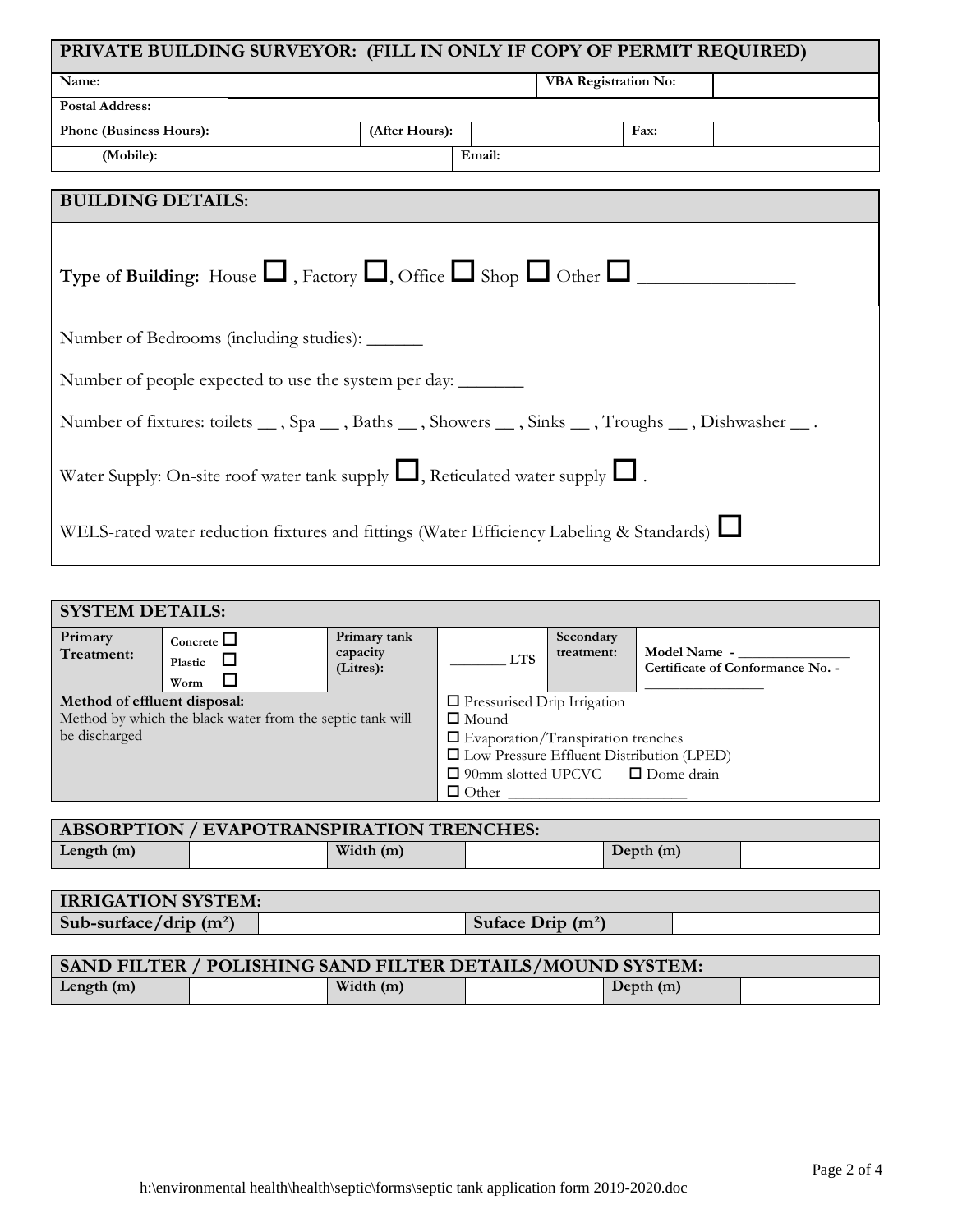## **SUPPORTING DOCUMENTS to be supplied with application**

|                                                         | <b>Certificate of Title:</b> Only (1) Copy. If providing attachment electronically, please supply as: jpeg; doc or pdf.<br>A copy of current (no more than 3 months old) Certificate of Title for the Allotment, including a plan of subdivision.                                                                                                                                                                                                                                                                |
|---------------------------------------------------------|------------------------------------------------------------------------------------------------------------------------------------------------------------------------------------------------------------------------------------------------------------------------------------------------------------------------------------------------------------------------------------------------------------------------------------------------------------------------------------------------------------------|
| if the gate is locked who to telephone for access etc). | Locality Map: Only (1) Copy. If providing attachment electronically, please supply as jpeg; doc or pdf<br>A general locality map, including directions on how to locate and identify the property and any other relevant information (such as                                                                                                                                                                                                                                                                    |
| services.                                               | Block Plan: Only (1) Copy. If providing attachment electronically, please supply as: jpeg; doc or pdf<br>The block plan must show the point North, the location of the dwelling, fall of land, position of the proposed septic system, all<br>existing and proposed buildings, driveways, easements, dams, creeks, underground water tanks, bores or wells and the position of<br>all existing and proposed services such as stormwater drains, underground powerlines, telephone cables, gas pipes or any other |
|                                                         | Floor Plan: Only (1) Copy. If providing attachment electronically, please supply as: jpeg; doc or pdf<br>A detailed floor plan of the dwelling. Clearly distinguish between existing and proposed details.                                                                                                                                                                                                                                                                                                       |
| between drippers.                                       | System Plan: Only (1) Copy. If providing attachment electronically, please supply as: jpeg; doc or pdf<br>The system plan must indicate the exact proposed location of the septic tank or wastewater treatment system and the<br>layout of the proposed effluent disposal area as well as the reserved disposal area. Irrigation plans should indicate the<br>location of all taps, values and flush points, whether the system is sub surface or of the drip irrigation type and the distance                   |
|                                                         | Land Capability Assessment: to assess the capability of the site to sustainably manage wastewater within<br>allotment boundaries and identify a management program to put in place to minimize the health and<br>Environmental impacts of on-site wastewater management. Refer to EPA publication 746.1<br>Only (1) Copy. If providing attachment electronically, please supply as: jpeg; doc or pdf                                                                                                             |
| supply as: jpeg; doc or pdf                             | <b>Additional Information As Requested by Council.</b> Only (1) Copy. If providing attachment electronically, please                                                                                                                                                                                                                                                                                                                                                                                             |

# **DECLARATION:**

I understand and acknowledge that:

- The information provided in this application is true and compare to the best of my knowledge.
- This application forms a legal document and penalties exist for providing false or misleading information.
- Agency name may refuse this application if it becomes evident that any information or supporting documents provided are incomplete or false.
- The site has been identified and the location of the proposed building and wastewater system is marked.

 $\Box$  By marking this checkbox I confirm that I have read and understood all the statements above.

Name of person completing this application:

Signature of person completing this application:

### **PRIVACY STATEMENT:**

The information gathered in this form is used by Council to process the application. To view Council's Privacy policy, please either visit Council's offices or go to Council's website located at [www.ararat.vic.gov.au](http://www.ararat.vic.gov.au/)

Date: